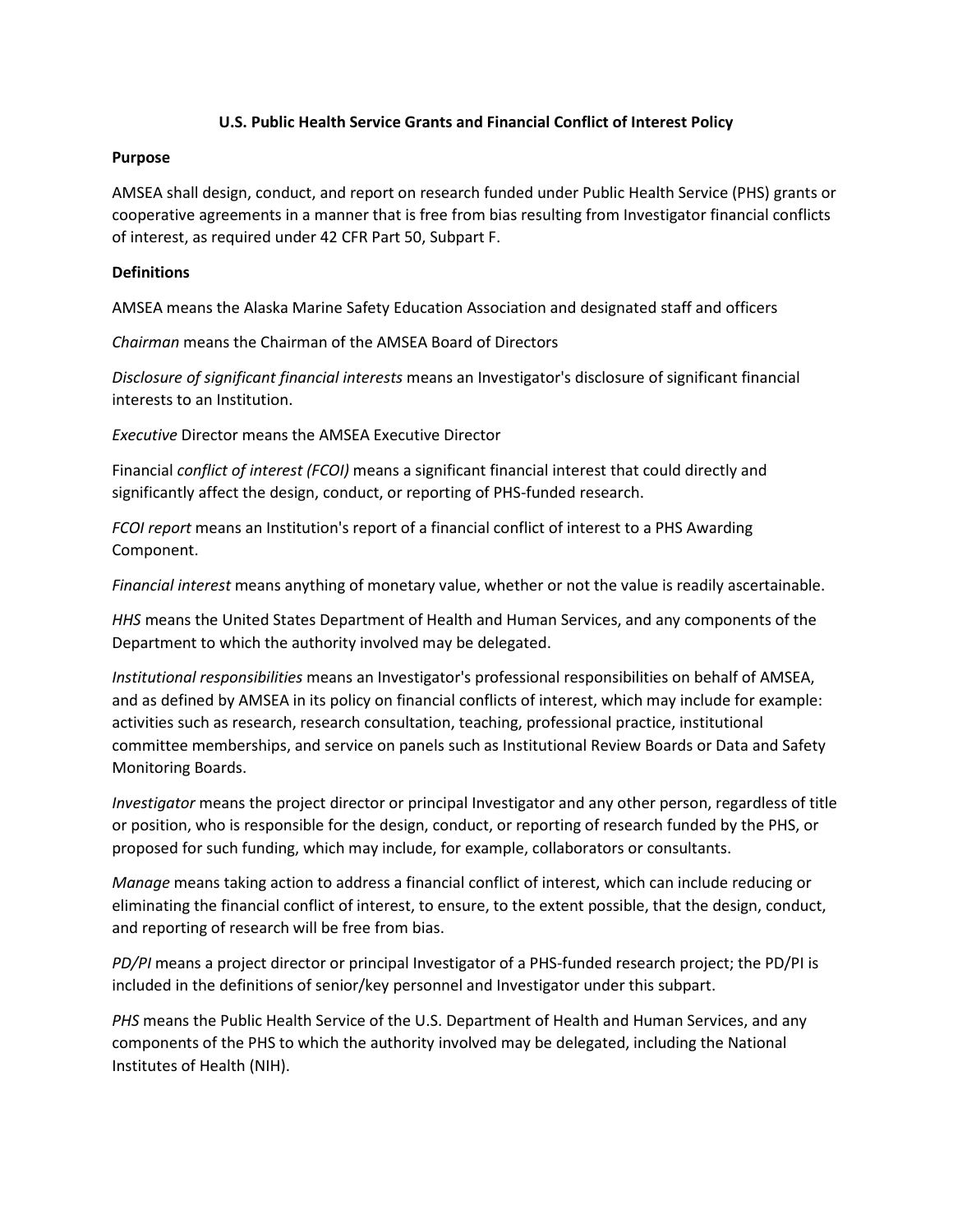*PHS Awarding Component* means the organizational unit of the PHS that funds the research that is subject to this subpart.

*Public Health Service Act or PHS Act* means the statute codified at 42 U.S.C. 201et seq.

*Research* means a systematic investigation, study or experiment designed to develop or contribute to generalizable knowledge relating broadly to public health, including behavioral and social-sciences research. The term encompasses basic and applied research (e.g., a published article, book or book chapter) and product development (e.g., a diagnostic test or drug). As used in this subpart, the term includes any such activity for which research funding is available from a PHS Awarding Component through a grant or cooperative agreement, whether authorized under the PHS Act or other statutory authority, such as a research grant, career development award, center grant, individual fellowship award, infrastructure award, institutional training grant, program project, or research resources award.

*Senior/key personnel* means the PD/PI and any other person identified as senior/key personnel by AMSEA in the grant application, progress report, or any other report submitted to the PHS by AMSEA under this subpart.

# *Significant financial interest* means:

- 1. A financial interest consisting of one or more of the following interests of the Investigator (and those of the Investigator's spouse and dependent children) that reasonably appears to be related to the Investigator's institutional responsibilities:
	- a. With regard to any publicly traded entity, a significant financial interest exists if the value of any remuneration received from the entity in the twelve months preceding the disclosure and the value of any equity interest in the entity as of the date of disclosure, when aggregated, exceeds \$5,000. For purposes of this definition, remuneration includes salary and any payment for services not otherwise identified as salary (e.g., consulting fees, honoraria, paid authorship); equity interest includes any stock, stock option, or other ownership interest, as determined through reference to public prices or other reasonable measures of fair market value;
	- b. With regard to any non-publicly traded entity, a significant financial interest exists if the value of any remuneration received from the entity in the twelve months preceding the disclosure, when aggregated, exceeds \$5,000, or when the Investigator (or the Investigator's spouse or dependent children) holds any equity interest (e.g., stock, stock option, or other ownership interest); or
	- c. Intellectual property rights and interests (e.g., patents, copyrights), upon receipt of income related to such rights and interests.
- 2. The occurrence of any reimbursed or sponsored travel (i.e., that which is paid on behalf of the Investigator and not reimbursed to the Investigator so that the exact monetary value may not be readily available), related to their institutional responsibilities; except for travel that is reimbursed or sponsored by a Federal, state, or local government agency, an Institution of higher education as defined at 20 U.S.C. 1001(a), an academic teaching hospital, a medical center, or a research institute that is affiliated with an Institution of higher education.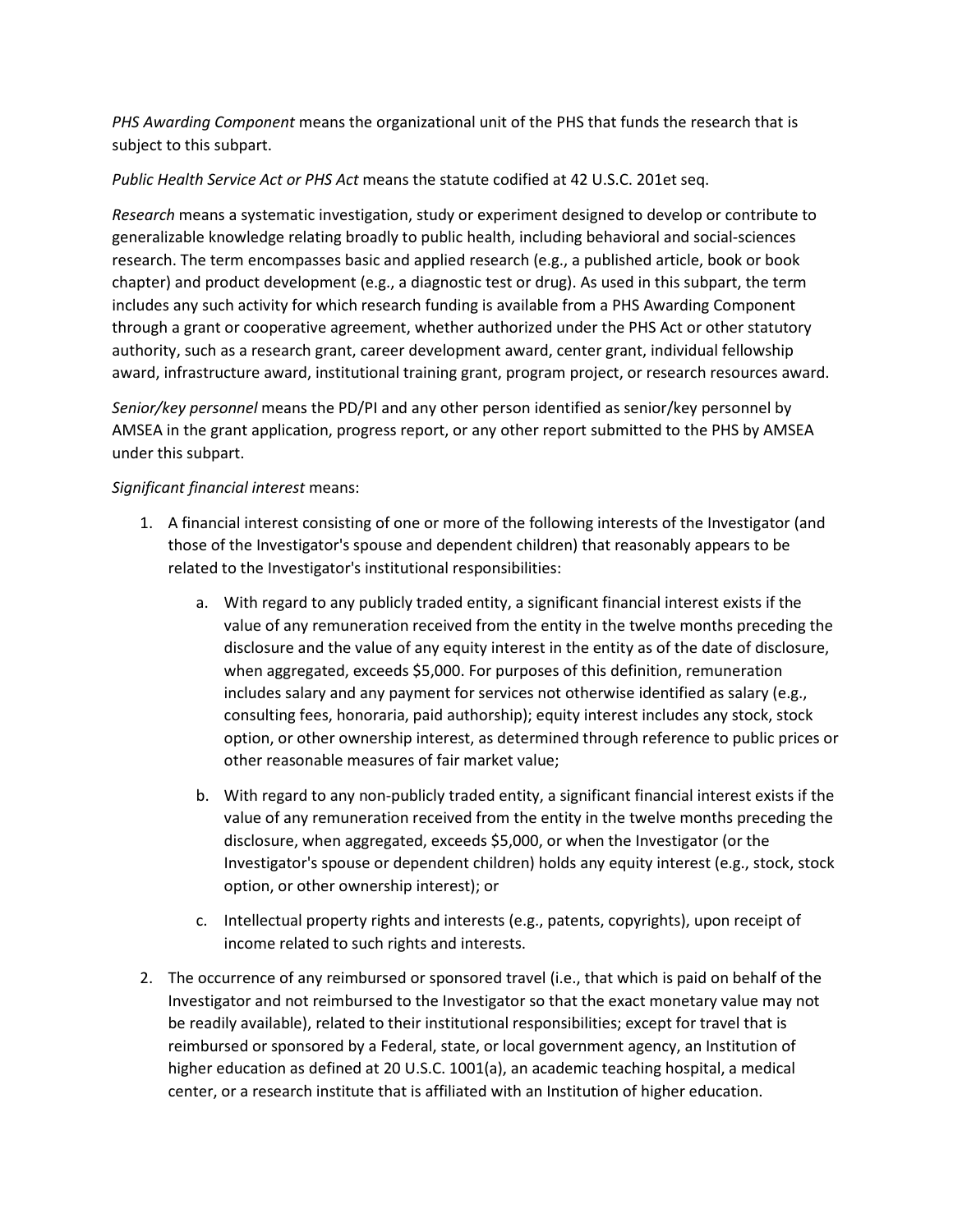3. The term significant financial interest does not include the following types of financial interests: salary, royalties, or other remuneration paid by AMSEA to the Investigator if the Investigator is currently employed or otherwise appointed by AMSEA, including intellectual property rights assigned to AMSEA and agreements to share in royalties related to such rights; income from investment vehicles, such as mutual funds and retirement accounts, as long as the Investigator does not directly control the investment decisions made in these vehicles; income from seminars, lectures, or teaching engagements sponsored by a Federal, state, or local government agency, an Institution of higher education as defined at 20 U.S.C. 1001(a), an academic teaching hospital, a medical center, or a research institute that is affiliated with an Institution of higher education; or income from service on advisory committees or review panels for a Federal, state, or local government agency, an Institution of higher education as defined at 20 U.S.C. 1001(a), an academic teaching hospital, a medical center, or a research institute that is affiliated with an Institution of higher education.

*Small Business Innovation Research (SBIR) Program* means the extramural research program for small businesses that is established by the Awarding Components of the Public Health Service and certain other Federal agencies under Public Law 97-219, the Small Business Innovation Development Act, as amended. The term, *SBIR Program*, also includes the Small Business Technology Transfer (STTR) Program, which was established by Public Law 102-564.

*Treasurer* means the Treasurer of the AMSEA Board of Directors

# **Institutional Responsibilities**

AMSEA shall maintain a written policy regarding financial conflicts of interest in research funded by the Public Health Service, consistent with the requirements of 42 CFR Part 50, Subpart F. The Treasurer will ensure that the FCOI policy will be published on the AMSEA website prior to the expenditure of PHS funds. Methods and instructions for implementation of this policy are contained in the AMSEA Financial Conflict of Interest Procedures document.

AMSEA requires that Investigators understand AMSEA's FCOI policy and receive FCOI training. Any subrecipients of PHS funding must maintain an FCOI policy that complies with 42 CFR Part 50, Subpart F or adhere to AMSEA's FCOI policy prior to the expenditure of PHS funds.

AMSEA requires Investigators to disclose significant financial interests (and those of the Investigator's spouse and dependent children), prior to applying for PHS-funded research. Investigators shall update their disclosure of their significant financial interests (and those of their spouse and dependent children), annually or when a new significant financial interest is acquired.

AMSEA will review significant financial interests for FCOIs and determine if a FCOI exists. If an FCOI exists, AMSEA will develop and implement a FCOI management plan designed to eliminate or mitigate the FCOI. The management plan that will specify the actions that have been, and will be, taken to manage such financial conflict of interest. AMSEA may determine that additional interim measures are necessary with regard to the Investigator's participation in the PHS-funded research project between the date of disclosure and the completion of the AMSEA's review. AMSEA will monitor Investigator compliance with the management plan on an ongoing basis until the completion of the PHS-funded research project.